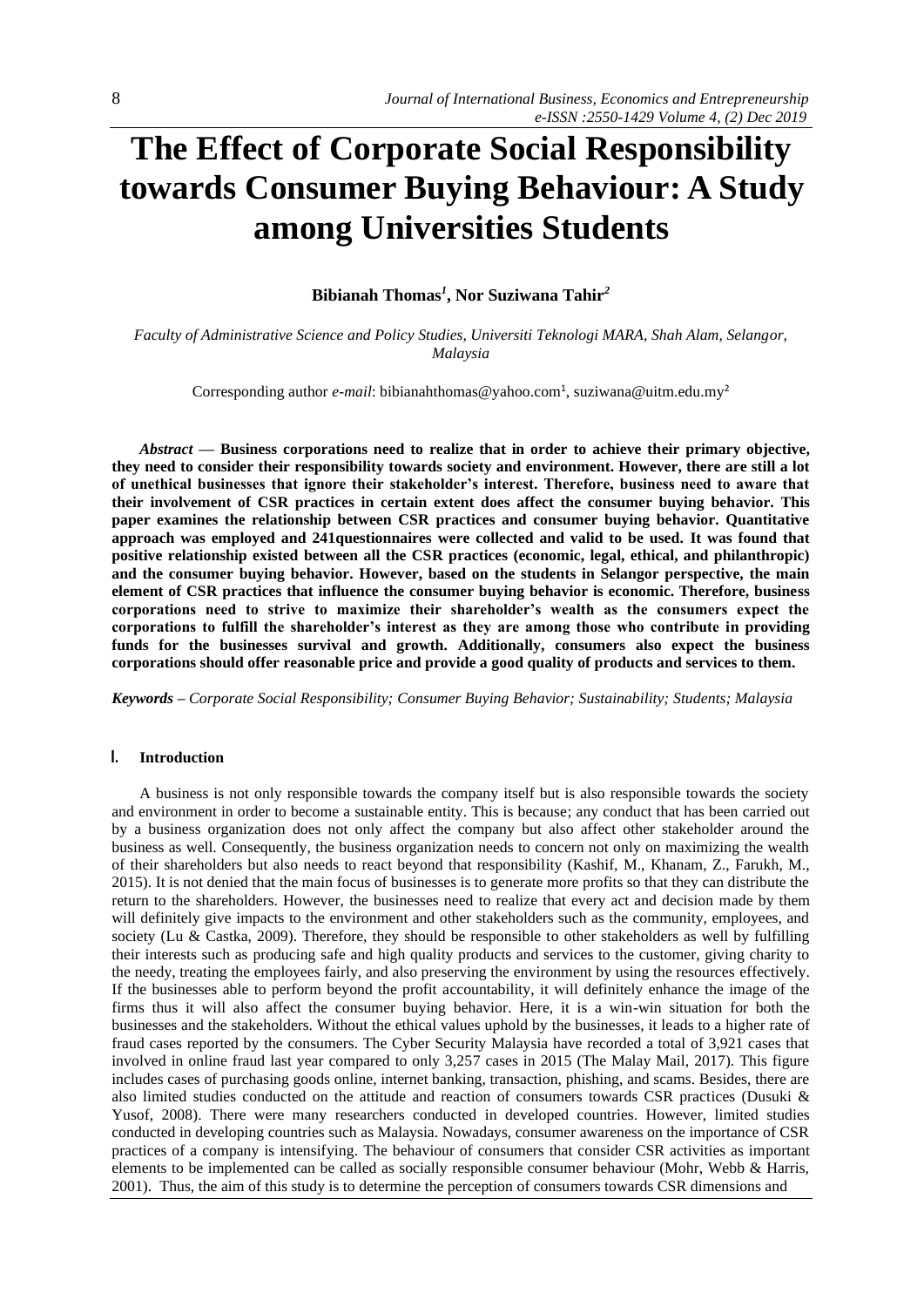their effect towards their buying behavior in Malaysia. This paper is discussing on corporate social responsibility; economic responsibility; legal responsibility; ethical responsibility; and philanthropic responsibility. Next, stakeholder theory and consumer buying behavior. Then this paper discusses on research methodology; findings and analysis; and finally discussion and conclusion.

## **II. Literature Review**

#### 2.1 Corporate Social Responsibility

There are a lot of definitions regarding CSR that come from various philosophers, scholars, and trusted sources of people. However, there is no absolute definition of CSR for every person. This is because, every person has his or her own interest and it differs from one person to the other. Howard Bowen in his published book titled 'The Social Responsibilities of The Businessman' defined CSR as "*obligations of the business to pursue those policies, to make those decisions or to follow those lines of action which are desirable in terms of the objectives and values of our society*" (Bowen, 1953). Based on the definition of CSR defined by Bowen, it shows that businesses have the responsibilities to make decisions and act according to the values of the society in which the businesses operate in. Meanwhile, according to Carroll (1979), CSR is related to four important dimensions which comprises of economic, legal, ethical, and philanthropic. This definition was still supported by Carrol until his latest article published in 2015 which stated that "*pyramid was viewed as unified and integrated as a whole*" (Carroll & Bucholtz, 2015). Spence (2016) also shared the same view on the definition of CSR in which he stated that *"there could be at least four small business social responsibility pyramids-to self and family; to employees; to the local community; and to business partners".* This definition is also consistent with Tang et. al, (2018) which understood that CSR is the responsibility of the organization to act based on the interest of their various level of stakeholders and not only limited to the customers themselves. These definitions therefore shows that business organization have to consider their CSR practices not only towards their direct but also towards indirect stakeholders to ensure that their organization can sustain in a long run.

#### 2.2 Economic Responsibility

The pyramid model starts with the economic responsibility as the base for the model. This is because, before businesses can do anything that can contribute to the society and environment, they need to be able to generate profit first. Thus, consistent with the aim of a business which is to obtain revenues (Fadun, 2014). Carrol (2016) argued that generating profits are crucial to reward the investors and for the purpose of business growth. Therefore, businesses can provide goods and services needed by the society. Economic responsibility is the fundamental element that needs to be fulfilled by the businesses (Carroll, 1979). Safi and Ramay (2013), found that there is a significant relationship between economic responsibility and customer buying behaviour. Further, a study conducted by Onlaor and Rotchanakitumnuai (2010) found that consumer buying behavior is affected by economic dimension which is the price of a product. It means that before customers buy a product, they will look at the price first which clearly shows that they consider price as the most important element in guiding them to make a decision. The economic dimension become more significant among those who have no stable income such as students as found by Dusuki and Yusof (2008) which shows that postgraduate students tend to focus on economic responsibility as the most important responsibility that needs to be considered by businesses. Beside students, result from a study conducted by Tan and Komaran (2006) also shows that those who do not hold any religion tend to focus on economic responsibility as well. Thus, it shows that before the business wants to focus on other responsibilities, they have to perform their economic responsibility first such as able to generate profits as well as able to offer reasonable prices to attract their customers.

#### 2.3 Legal Responsibility

Based on the CSR pyramid model, the second responsibility is the legal responsibility. In this responsibility, businesses are obliged to abide with the legal requirements of the businesses (Carroll, 1991). The businesses are expected to comply with the rules and regulations imposed by the federal, state, and local government in order to ensure that the operation of the businesses are being operated fairly (Fadun, 2014). Meanwhile, according to Philips *et. al* (2003) businesses need to comply with the legal requirements if they wish to fulfil the CSR practices. Carroll and Shabana (2010) argued that legal dimension is a responsibility that needs to be fulfilled by businesses towards their stakeholders such as consumers, environment, and employment laws. As consumers, people expect businesses to fulfil the legal requirements in producing their products. They expect the businesses to produce quality and safe products to be used and provide accurate information pertaining to the products and safety precautions in using their products (Min *et. al*, 2012). This is also consistent with the research conducted by Safi and Ramay (2013) as well as Rahim, *et. al* (2011) which shows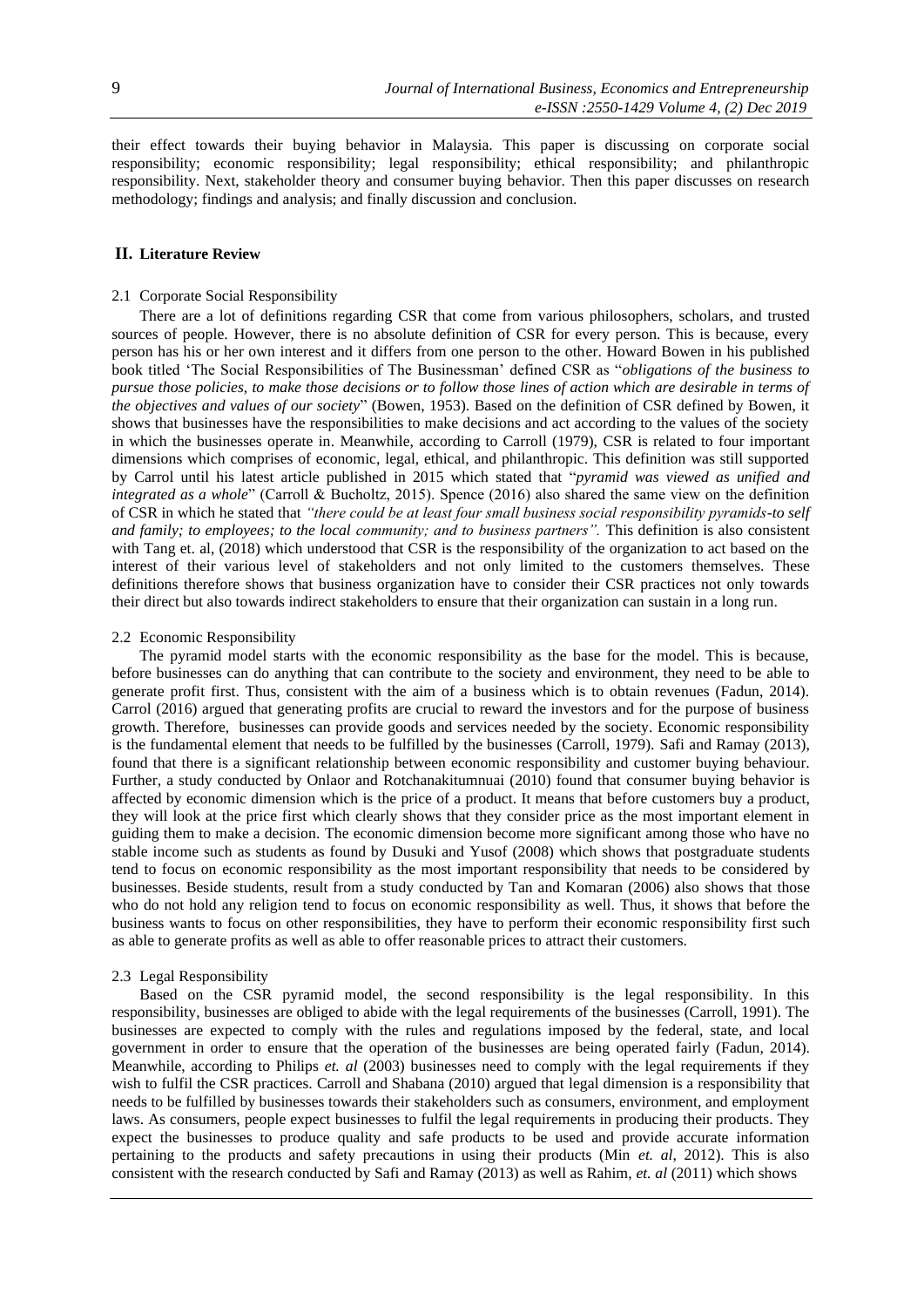that there is a significant relationship between legal responsibility and consumer buying behaviour. Based on the prior studies, it shows that legal responsibility is another important element that will be considered by the customers before making their purchase decision.

## 2.4 Ethical Responsibility

The third level of responsibility based on the CSR pyramid model is ethical responsibility. Ethics is the norm and belief that are being hold by a particular society. Even though ethics is not being codified into law, businesses are expected to operate their businesses in a fair and just way (Carroll, 1991). Ethical dimension is related to the standard and expectation in which the stakeholders of a company such as shareholders, consumers, employees, and community think as fair and just according to their norms (Carroll, 1979). It is clear that the ethical responsibility is all related to the protection of interest of the stakeholders of a company as a whole. According to a study conducted by Sharma and Shravani (2013), the findings also showed that consumers will boycott products of unethical companies and will support companies that commit to their strong ethical code of conduct. Therefore, from these studies, it shows the significant impact between ethical practices implemented by companies and consumer buying behaviour. Apart from that, there is also a significant between ethical dimension and decision made by consumers to purchase products of companies (Safi & Ramay, 2013). The relationship between both can also be seen in a study conducted by Trudel and Cotte (2008) which found that consumers are willing to buy products from ethical companies even though the prices of the products are higher compared to products from other companies that are less ethical.

#### 2.5 Philanthropic Responsibility

The last responsibility in the Carroll's CSR model is philanthropic. In this responsibility, businesses will take into consideration the social issues that occurred. It is also called as the discretionary responsibility in which it is not required to be done by the business but a good corporate citizen business will carry out this responsibility as a return given back to the society from the revenues obtained during the operations of the business (Fadun, 2014). Business will contribute to the society in various forms such as through giving donation, sponsorship in terms of education or awareness campaign, or even building important facilities such as schools, hospitals, and road lamp (Nik Ahmad & Abdul Rahim, 2003). According to a study conducted by Safi and Ramay (2013), there is a significant relationship between philanthropic responsibility and consumer buying behavior. Besides, according to Smith and Alcorn (1991), 46% of the consumers will switch to brands that give more donations to Non-Governmental Organizations (NGO). Meanwhile, Sharma and Shravani (2013) found that consumers with higher salary will buy products of a company that meet the philanthropic responsibilities. This shows that the consumers will look into more factors before buying the products when they have more choice to do so. On the other hand, study found by Echie (2016) shows that philanthropic responsibility is more important than legal and ethical dimensions. Therefore, even though philanthropic always regarded as a voluntary practice to most of the organizations, customers do concern on the philanthropic activities performed by the business entity in some extent.

## 2.6 Stakeholder Theory

One of the most utilized theory used in this studying of corporate social responsibility is stakeholder theory. Stakeholder theory was developed by Freeman who defined this theory according to the perspectives of the company. The term stakeholder was founded by the father of stakeholder theory named Freeman through his publication titled Strategic Management with the subtitle of Stakeholder Approach. According to him, a stakeholder is any person or group who can affect or be affected by the achievement of the organizations' objective (Freeman, 1984). Friedman who supported the definition of stakeholders by stating that the definition of stakeholders introduced by Freeman in 1984 was more balance and broader as the word of "*can affect or is affected by*" in the definition shows that the individual or group outside of the organization can consider themselves to become stakeholders of the firms even though the firms do not consider them to be their stakeholders (Friedman, 2006). In other words, the stakeholders can be said to have claim towards the businesses if they possessed one of the categories which are interest, right, or ownership of the businesses (Carroll & Bucholtz, 2008). However, there are a lot of definitions of stakeholders concept and they are changing from time to time and it can be shown in 2004, Freeman defined stakeholders as the groups which are important in determining the success or failure of the organization. This is because, stakeholders nowadays have the power to take action towards directors who act as the agents of the companies if they did not perform their job effectively (Freeman, 2004).

#### 2.7 Consumer Buying Behavior

Key stakeholders of an organization such as consumers, employees, and investors would like to look forward in rewarding the company that have a good CSR practice by supporting the business and also punish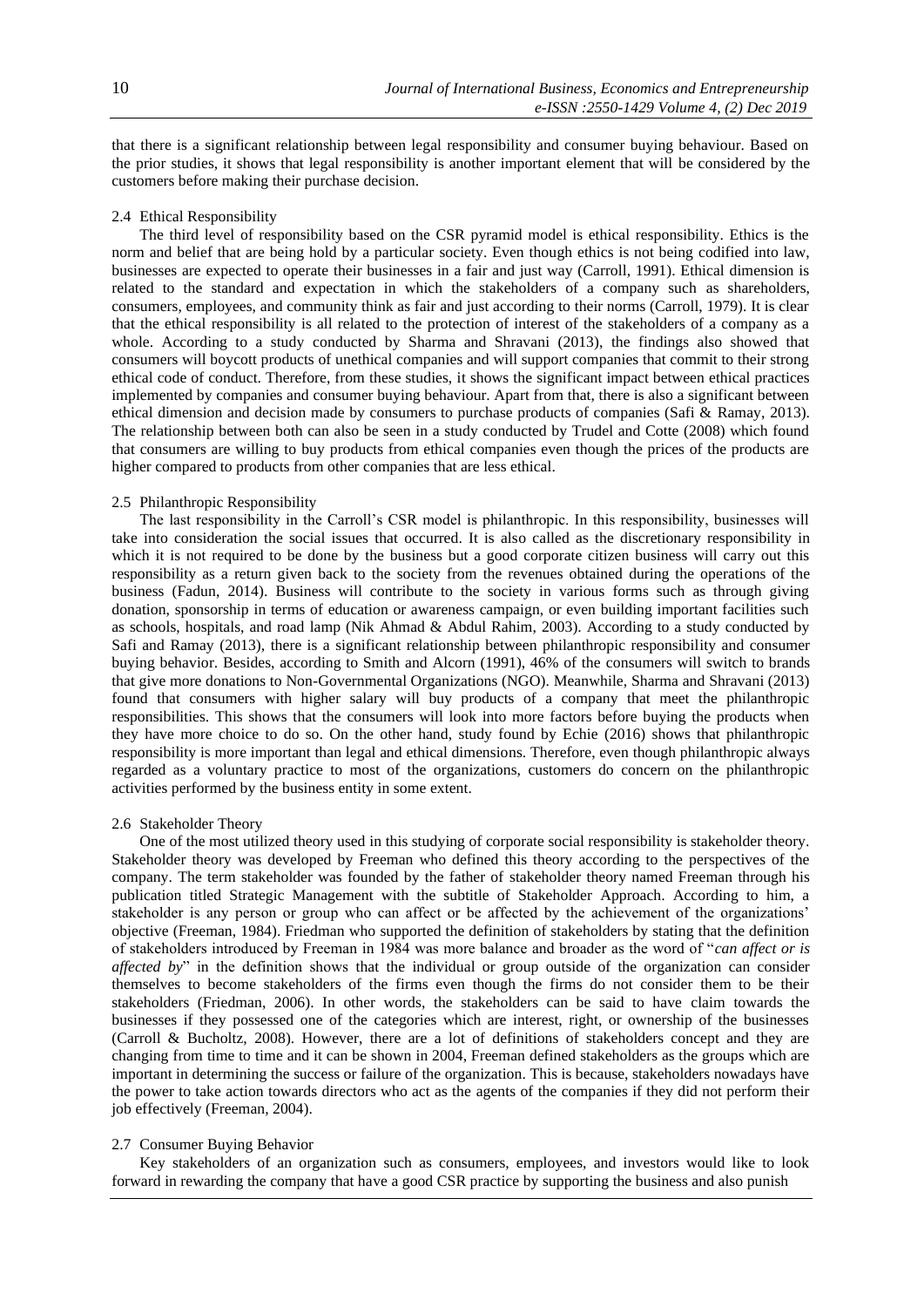the business that only focuses in making profit without engagement with CSR activities. This is supported with a study conducted by Bright *et. al* (2005) in which the findings shows that 92% of the consumers agree that their purchasing behaviour will be influenced by the knowledge and awareness of the CSR practices done by the company and its parent company and 46% of consumers will consider the environment and health issues when buying the products. In addition, based on the findings generated by a study conducted by Dusuki and Yusof (2008), respondents ranked economic as the main element in CSR practices that should be considered by businesses. Consistent with Carroll's model of CSR, economic also act as the foundation of CSR practices (Carroll, 1991). Besides, consumers also feel unsatisfied if the businesses charged their products and services with high prices as price is one of the important elements that considered by consumers in their purchasing decision. Meanwhile, according to Rahim *et. al* (2011), among the four dimensions of CSR, consumers perceived economic dimension as the most important CSR element compared to other followed by philanthropic then ethical and lastly legal dimension. CSR practices is more important to be conducted as time goes by due to high awareness of CSR practices among consumers and it is not impossible that it is a must for all organization to perform all CSR dimensions in the future. This can be seen through the study conducted by Gosselt *et. al* (2019) which found that the consumers acceptance were influenced by the external CSR label of the business. Thus, business entity should not neglect the priority of performing CSR elements in their business strategies to attract their primary stakeholders.

## **III. Research Methodology**

This research used cross-sectional design to measure the relationship between independent and dependent variables. This research is quantitative in nature and the data were collected from questionnaires that were distributed to respondents Therefore, the target of this study is to reach the students who represent the consumers in Selangor. The universities students were chosen on behalf of the consumers as the target of the research because the same approach had also been used by previous studies such as Ali *et. al* (2010b); Bigne *et. al* (2006); Tan and Komaran (2006). Besides, the students are also easily to be approached and they fit with the aim of the study which is to obtain the view from consumers' perspective on CSR practices. The sampling technique used in this study was systematic sampling. The researcher contacted the students' affairs office/ academic office in order to obtain the total number of students of that particular faculty's chosen. A total of 384 questionnaires were distributed to public and private universities around Selangor and 241 questionnaires managed to be collected. The respondents chosen were students from Faculty of Accountancy, Faculty of Business, Faculty of Administrative Science and Policy Studies and other faculties that learn and have a basic knowledge about CSR practices. The questionnaires were distributed personally to the students and using Google form by sending the link of the questionnaire to the email of the selected respondents. All completed surveys were collected by the researcher for further analysis. The questionnaire developed covers four sections. In Section A, all questions were developed in nominal scale. In this section, all questions were on demographic information such as gender, age, education level, race, marital status, level of education, and faculty. Meanwhile, in Section B, the questions were to identify the perception of consumers on CSR dimensions that comprise of four elements which are economic, legal, ethical, and philanthropic. The questions in Section B were measured using Likert scale. All questions in Section B were labelled with 1 (strongly disagree), 2 (disagree), 3 (neutral), 4 (agree), and 5 (strongly agree). In Section C, all questions were also measured using Likert scale that was labelled from 1 (strongly disagree) to 5 (strongly agree). The instruments of this study was adopted from Tan and Komaran (2006) and Rahim *et. al* (2011) as shown in Table 1 and Table 2 below:

| Table 1: CSR Instruments |  |  |
|--------------------------|--|--|
|                          |  |  |

| <b>Economic</b>                                                   | Legal                                          |
|-------------------------------------------------------------------|------------------------------------------------|
| Company should provide goods at<br>$\bullet$<br>reasonable prices | Well-run company should comply with laws       |
| Company should provide services at                                | Well-run company should comply with            |
| $\bullet$                                                         | $\bullet$                                      |
| reasonable prices                                                 | regulations                                    |
| Company should be consistent in                                   | Companies should operate strictly within legal |
| $\bullet$                                                         | $\bullet$                                      |
| providing competent goods                                         | framework of society                           |
| Company should be consistent in                                   | It is important for company to avoid violating |
| ٠                                                                 | $\bullet$                                      |
| providing competent services                                      | any laws                                       |
| The primary goal of company is to make                            | It is important for company to avoid violating |
| $\bullet$                                                         | $\bullet$                                      |
| profit as much profit as possible                                 | any regulations                                |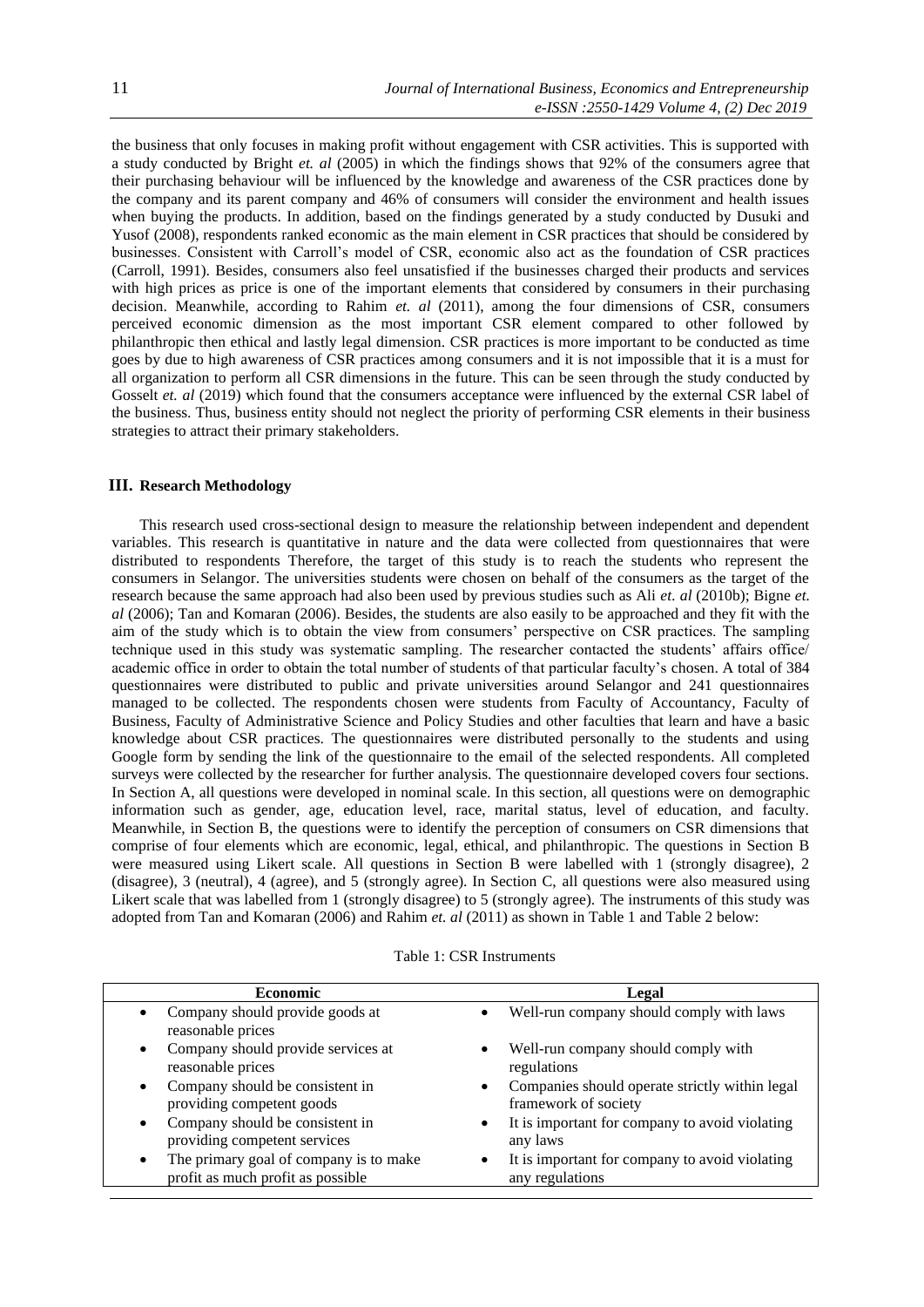| $\bullet$<br>$\bullet$ | Company should focus on their economic<br>function<br>Socially responsible company should<br>strive to reduce their operation cost<br>Company should strive to get the higher<br>returns for their shareholders | Company have to adhere to all state rules even<br>though it may be costly for them<br>Company have to adhere to all state regulations<br>$\bullet$<br>even though it may be costly for them<br>Company should produce the products that<br>$\bullet$<br>comply with regulations of our country<br>Company should produce the services that<br>$\bullet$<br>comply with regulations of our country |
|------------------------|-----------------------------------------------------------------------------------------------------------------------------------------------------------------------------------------------------------------|---------------------------------------------------------------------------------------------------------------------------------------------------------------------------------------------------------------------------------------------------------------------------------------------------------------------------------------------------------------------------------------------------|
|                        |                                                                                                                                                                                                                 |                                                                                                                                                                                                                                                                                                                                                                                                   |

| <b>Ethical</b>                                                                                        | <b>Philanthropy</b>                                                                       |
|-------------------------------------------------------------------------------------------------------|-------------------------------------------------------------------------------------------|
| Company should not compromise ethical<br>٠<br>norms of society in order to achieve<br>corporate goals | Socially responsible company should contribute<br>to more charitable organization         |
| Socially responsible company should<br>$\bullet$<br>always do what is right                           | Company should commit resources to support<br>cultures                                    |
| Socially responsible company should<br>$\bullet$<br>always do what is fair                            | Company should commit resources to support<br>٠<br>arts                                   |
| Socially responsible company always do<br>$\bullet$<br>what is just                                   | Company should actively promote volunteerism                                              |
| Company should avoid doing harm at all<br>$\bullet$<br>cost                                           | Company should contribute resources to the<br>community                                   |
| Company should abide by its commercial<br>$\bullet$<br>ethical standards                              | Company should meet expectations of society<br>$\bullet$<br>in the field of philanthropic |
| Socially responsible company should be<br>٠<br>trustworthy                                            | Company should organizes philanthropic<br>activities                                      |
| Socially responsible company should be<br>$\bullet$<br>reliable                                       | Company should sponsors philanthropic<br>activities                                       |
| Company should handle defective products<br>$\bullet$<br>to the satisfaction of consumers             |                                                                                           |
| Company should respects the moral<br>٠<br>standard of our society                                     |                                                                                           |

# Table 2: Consumer Buying Behavior

# **Consumer Buying Behavior**

- The purchase decision of people can influence firm's CSR activities
- If the price of two products are the same, I would buy from the firm that has a socially responsible reputation
- If the quality of two products are the same, I would buy from the firm that has a socially responsible reputation
- I will recommend the companies' products to my relatives because of their CSR initiatives
- I will recommend the companies' services to my relatives because of their CSR initiatives
- I will recommend the companies' products to my friends because of their CSR initiatives
- I will recommend the companies' services to my friends because of their CSR initiatives
- The companies' CSR initiative is one of the reasons leading to my loyalty to the companies' products
- I would like to purchase products made by company doing CSR activities
- During purchase decision, I often do think about CSR
- I will change brand to support CSR activities by companies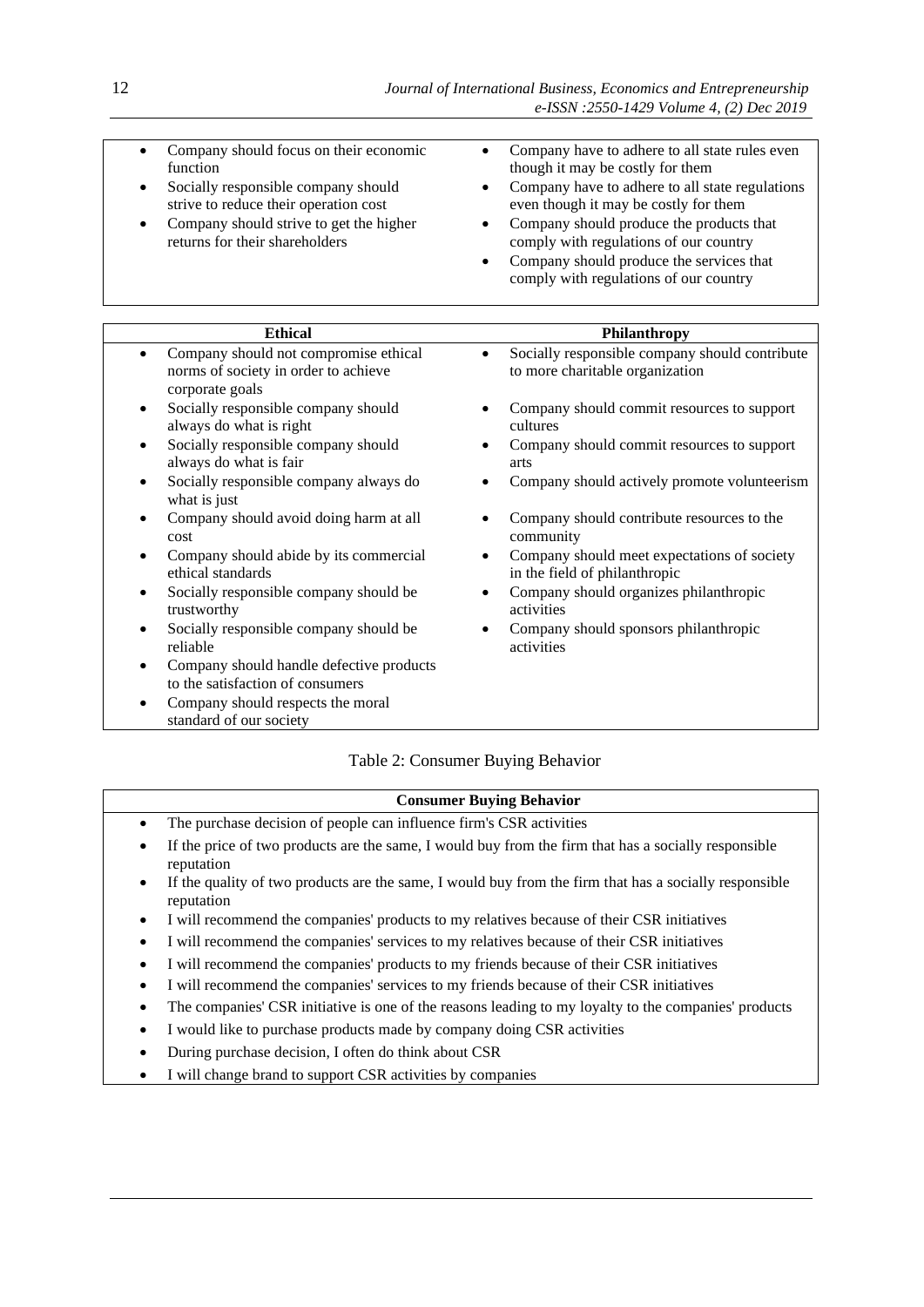# **IV. Findings and Analysis**

## 4.1 Demography of Respondents

A total of 384 questionnaires were distributed to public and private universities around Selangor and 241 questionnaires managed to be collected. From Table 3, it shows that there are 69.7% female respondents and 30.3% male respondents participated in this study. In terms of the respondent's age, it shows that most of them were between 16-25 years old with 83%, followed by 26-35 years old with 14.1%, and the least respondents were 36 years old and above with only 2.9%. However, in terms of race, majority of the respondents were Malay with 62.7%, followed by Chinese with 16.6%. There is a slight difference between Chinese and Indian in which there are 12% Indian respondents, while the least respondents were Others with only 8.7%. on the other hand, in terms of marital status, it can be seen that majority of the respondents were still single with 95.4% while only 4.6% of the respondents were married. The most respondents studied at Faculty of Business Studies with the highest percentage which is 53.9%, followed by respondents from Faculty of Accountancy with 29.9%. The remaining respondents came from Faculty of Administrative Science and Policy Studies with 11.2% and the least respondents marked their faculty section as Others. Meanwhile, in terms of level of education, most of the respondents were Bachelor Degree students with the highest percentage which is 56.8%, followed by Master Degree students with 33.2%. There were some respondents pursuing their Doctor of Philosophy (PhD) with 4.6% while 3.7% of the respondents marked their level of education as Others which means that they were currently pursuing their Professional Courses. Respondents that have SPM and currently pursuing their Diploma had the least respondents with only 0.8%.

|                               | $N = 241$        |                |
|-------------------------------|------------------|----------------|
|                               | <b>Frequency</b> | Percentage (%) |
| Gender                        |                  |                |
| Male                          | 73               | 30.3           |
| Female                        | 168              | 69.7           |
| Age                           |                  |                |
| $16-25$                       | 200              | 83             |
| $26 - 35$                     | 34               | 14.1           |
| 36 and above                  | $\tau$           | 2.9            |
| Race                          |                  |                |
| Malay                         | 151              | 62.7           |
| Chinese                       | 40               | 16.6           |
| Indian                        | 29               | 12.0           |
| Others                        | 21               | 8.7            |
| <b>Marital Status</b>         |                  |                |
| Single                        | 230              | 95.4           |
| Married                       | 11               | 4.6            |
| <b>Faculty</b>                |                  |                |
| Accountancy                   | 72               | 29.9           |
| <b>Business Studies</b>       | 130              | 53.9           |
| <b>Administrative Science</b> | 27               | 11.2           |
| and Policy Studies            |                  |                |
| Others                        | 12               | 5.0            |
| <b>Level of Education</b>     |                  |                |
| <b>SPM</b>                    | $\overline{c}$   | 0.8            |
| Diploma                       | $\overline{2}$   | 0.8            |
| <b>Bachelor Degree</b>        | 137              | 56.8           |
| Master Degree                 | 80               | 33.2           |
| PhD                           | 11               | 4.6            |
| Others                        | 9                | 3.7            |

Table 3: Demographic Profile of Respondents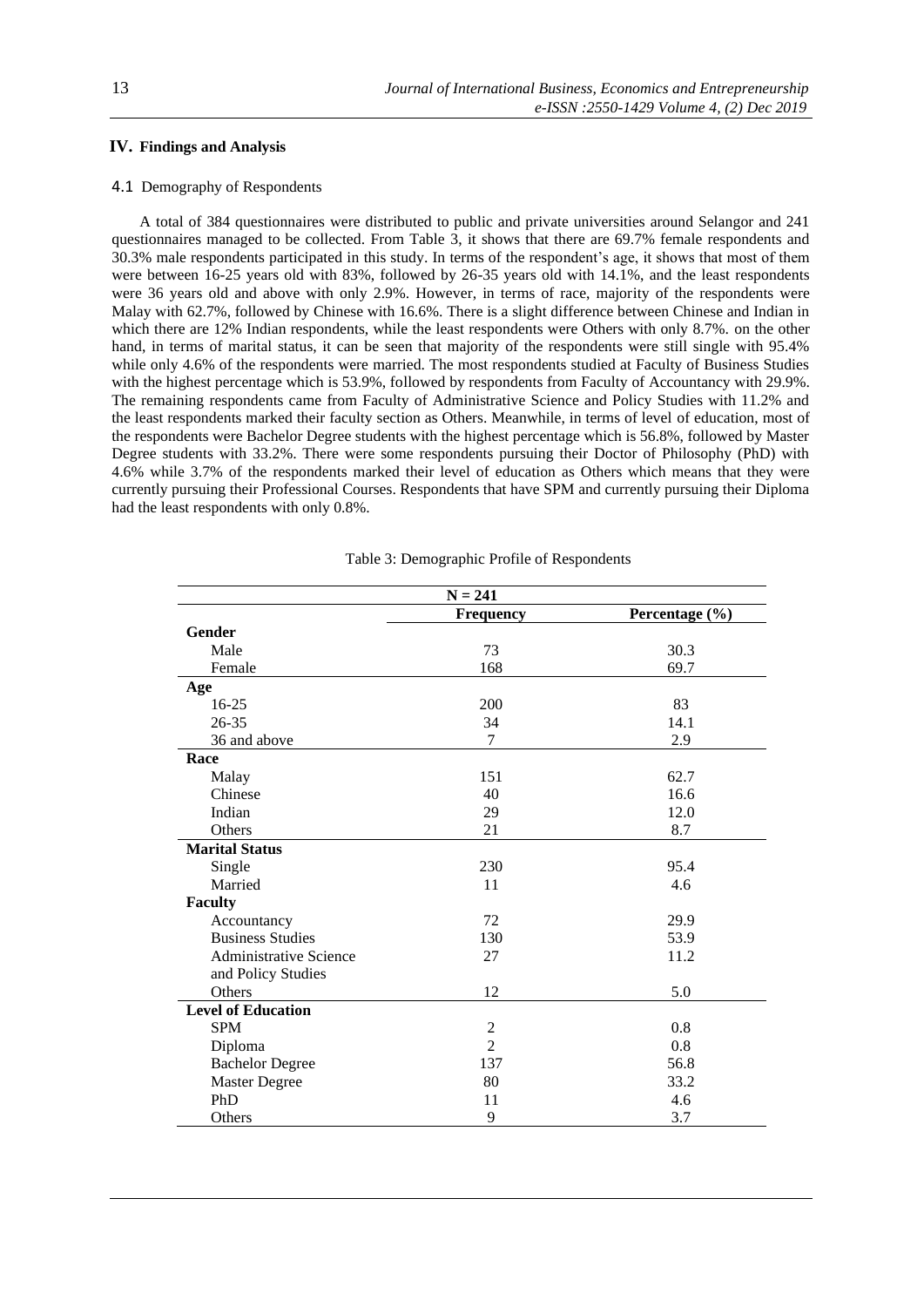# 4.2 The Relationship between CSR Practices (Economic, legal, Ethical and Philanthropic) and Consumer Buying Behavior.

After data have been collected, Pearson correlation analysis was used to identify the linear relationship between two variables. As shown in Table 4 it can be seen that there are positive relationship between CSR practices and consumer buying behavior as the values for all independent variables which are CSR practices against the dependent variable which is consumer buying behavior are positive. According to Cohen (1988), the strength/magnitude of the relationship: small = r  $(0.1-0.29)$ ; medium = r  $(0.3-0.49)$ ; and large = r  $(0.5-1.0)$ .

Economic dimension and consumer buying behavior have a positive relationship with the value of  $r =$ 0.542. This means that there is a high significant relationship between these two variables. The results is supported by Tan and Komaran (2006) who stated that the price perception is one of the important elements to be considered by the consumers. Besides, it is also consistent with the findings generated by Safi and Ramay (2013); Onlaor and Rotchanakitumnuai (2010); Dusuki and Yusof (2008) which found that the consumers expect the businesses to perform their economic responsibility. Therefore, corporations need to give attention to fulfil their economic dimension in order to meet the expectation of consumers. Looking at demographic profile of the respondents, it can be seen that all respondents are students and majority of them are full time students while only some of them are part time students. Therefore, it is understandable if they prefer to buy products and services with reasonable prices. In reality, not only students faced such problems, but other consumers also expect companies to offer reasonable prices for their products and services especially in the time of economic instability condition. Apart from the price of the products and services, consumers are also concerned with the quality of the products and services that they intend to purchase which contribute to creation of the positive relationship between the economic responsibility and the consumer buying behavior.

Besides, legal dimension and consumer buying behavior also have a positive relationship with the value of  $r = 0.353$ . This shows that there is a moderate significant relationship between these two variables. This is consistent with the findings generated by Fadun (2014); Safi and Ramay (2013); Min *et. al* (2012); Rahim *et. al*. (2011); Carrol and Shabana (2010). Consumers expect companies to comply with laws and regulation because non-compliance will give a bad impact to their right as consumers. Even though there are laws that protect their right as consumers such as the Consumer Protection Act 1999 in which the act also sends signal to businesses to respect the consumers' right, there are still a lot of business corporations that do not comply with the rules and regulations for example production of the harm cosmetics and traditional herbs without the approval from the Ministry of Health and National Pharmaceutical Regulatory Agency and thus, evade the consumers' right. Due to the non-compliance of the businesses towards the rules and regulations, there are a lot of negative impacts on the consumers such as the consumers faced losses due to the defective and faulty products and had been cheated by the seller. The consumers also experienced negative impact on their health due to consumption of unregistered cosmetics and health products.

Looking at the importance of economic and legal dimensions, ethical dimension also has a positive relationship with consumer buying behavior with the value of  $r = 0.497$ . This indicates that there is a high significant relationship between these two variables. The findings generated is consistent with the findings generated from a study conducted by Creyer and Ross (1997) which stated that consumers consider the ethical behavior of corporations as an important aspect during their purchasing decision. It is also consistent with the findings generated in studies conducted by Islam (2016); Sharma and Sharavani (2013); Safi and Ramay (2013); Trudel and Cotte (2008); Marylyn Carrigan and Ahmad Attala (2001), which found that there is a significant relationship between ethical and consumer buying behavior. These findings are consistent with the results of a study conducted by Haque *et. al* (2009) which found that there is a significant relationship between consumer moralities, social influence, and consumer moral judgement towards the consumer's ethical decision making before they decided to purchase pirated software.

Lastly,, philanthropic dimension also has a positive relationship with consumer buying behavior with the value of  $r = 0.416$  which shows that there is a moderate significant relationship between both variables. This finding is supported by Pomering and Dolnicar (2008) through a marketplace poll. According to the poll, it was found that consumers do expect companies to do good deeds and they will definitely support the good deeds performed by the companies. Besides, it is also consistent with the findings generated by Sharma and Sharavani (2013); Safi and Ramay (2013); and Antil (1984) which found that there is a positive relationship between philanthropic and consumer buying behavior. It was understandable that consumers expect corporations to contribute towards the philanthropic responsibility because generous is the Malaysian culture and this is reflected by Malaysia being one of the most generous countries in terms of philanthropic. It can be seen through various volunteerism activities done by the Malaysian citizen to help the needy such as through participating in helping the victims of natural disasters, giving donation to the victims of the countries that are in war, and made a lot of financial pledges to help those in need whether inside and outside of the country.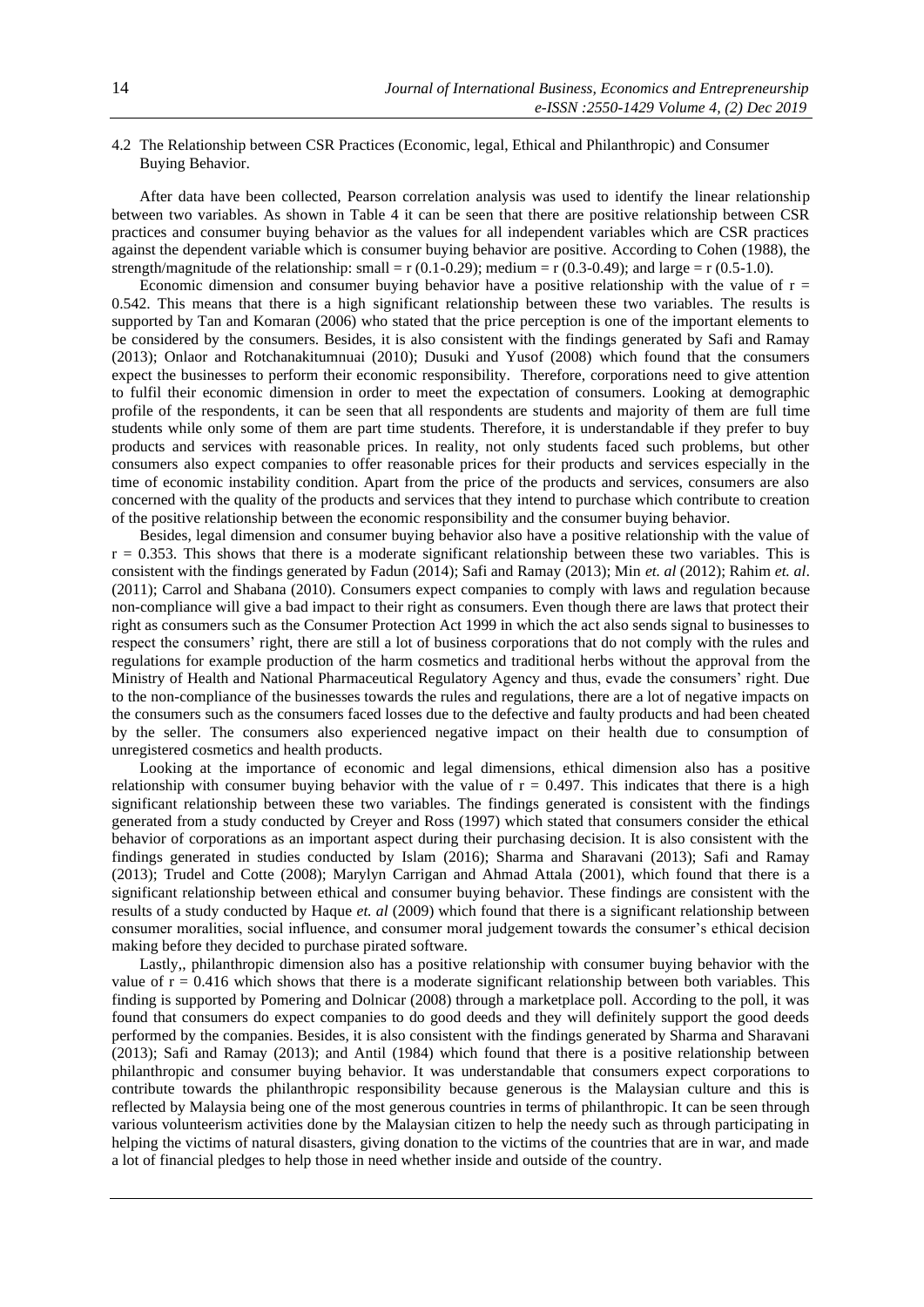| N <sub>0</sub> | <b>Construct Variable</b>       |           | $\mathfrak{D}$                      | 3        | 4        | 5 |
|----------------|---------------------------------|-----------|-------------------------------------|----------|----------|---|
|                | <b>Consumer Buying Behavior</b> |           |                                     |          |          |   |
| $\mathbf{2}$   | <b>Economic</b>                 | $.542**$  | -                                   |          |          |   |
| 3              | Legal                           | $.353***$ | $.451***$                           |          |          |   |
|                | <b>Ethical</b>                  |           | $.497***$ 674**                     | $.627**$ |          |   |
|                | Philanthropic                   |           | $.416^{**}$ $.363^{**}$ $.403^{**}$ |          | $.524**$ |   |

Table 4: Table for Correlation

\*\* Correlation is significant at 0.01 level (2-tailed).

# **V. Conclusion**

According to the findings of the study, it can be seen that the economic element has the most significant and high relationship with consumer buying behavior compared to other dimensions of CSR. This shows that the economic element plays an important role in influencing consumers on their purchasing decision. Therefore, business corporations need to ensure that they focus and fulfil their economic responsibilities in order to attract consumers' intention to purchase their products and services such as through contributing their resources on the research and development and by offering the consumers a reasonable price and good quality of products and services. As for the legal dimension, it can also be seen that there is significant relationship between legal dimension and consumers buying behavior. Even though the strength of the relationship is moderate, there are still some people consider the legal issues during their purchasing decision. Therefore, corporations need to comply with rules and regulations such as respecting the right of the consumers and complying with the quality standards such as ISO, SIRIM, and Halal standards. By complying with rules and regulations, the consumers' trust towards the brands will become stronger thus influence them to buy products and services of the business organizations. Besides, for the ethical dimension, it can also be seen that there is a significant relationship with consumer buying behavior. Since the strength of the relationship is strong, it shows that consumers expect corporations to act ethically in operating their businesses as they are concerned on ethical dimension in their purchasing behavior. Even though the ethical dimension is not codified into laws, business corporations still need to ensure that they evade in doing unethical business practices in order to gain the consumers' trust and loyalty towards their brands. Meanwhile, for the philanthropic dimension, it can also be seen that there is a relationship between philanthropic and consumer buying behavior. Even though the strength of the relationship is moderate, it shows that consumers do consider the philanthropic element in their decision making process before they decide to buy products or services. It is well informed that the philanthropic dimension is only a voluntary practice which is based on the discretionary of the business organizations. Non-compliance of this responsibility does not considered as unethical and inappropriate by consumers. However, business corporations need to aware that Malaysia is one of the generous countries in which citizens in Malaysia are very concerned in social issues and had done a lot of efforts and initiatives in order to help those in needs whether from inside and outside of this country. Therefore, as they are concerned on the social issues, they also expect corporations to do the same by contributing their resources to help those in need.

This study can be used in order to give some information and knowledge to any person who is interested in understanding the relationship between CSR practices and consumer buying behavior especially in Malaysia as the researches that had been done in this area in Malaysia are still insufficient. Therefore, this study can be used as a reference for those who are interested to study on CSR practices in Malaysia or to make comparison on the influence of CSR practices in Malaysia and other countries. Through this study, it will not only give benefits to the academicians and future researches but also to the management, government, and policy makers which will lead to a new direction and motivation to engage in every CSR practices. As a result, it will bring benefits not only to corporations but also to their stakeholders.

Even though the result of this study shows positive impact between CSR practices and consumer buying behavior, this study has several limitations. The first one is the area of study was only restricted to Selangor. Therefore, the responds of the respondents might be different with the respondents from a different state and therefore, generalization on the effect of consumer buying behavior among citizens in Malaysia cannot be achieved. The second one is the respondents of the study were only among students. Therefore, the pattern on consumer buying behavior of other groups of consumers such as employees is unable to be seen. Therefore, with the limitations of this research, future researchers can widen the area of the research in order to get the overall ideas on the responds of consumers throughout Malaysia. This can provide more understanding to the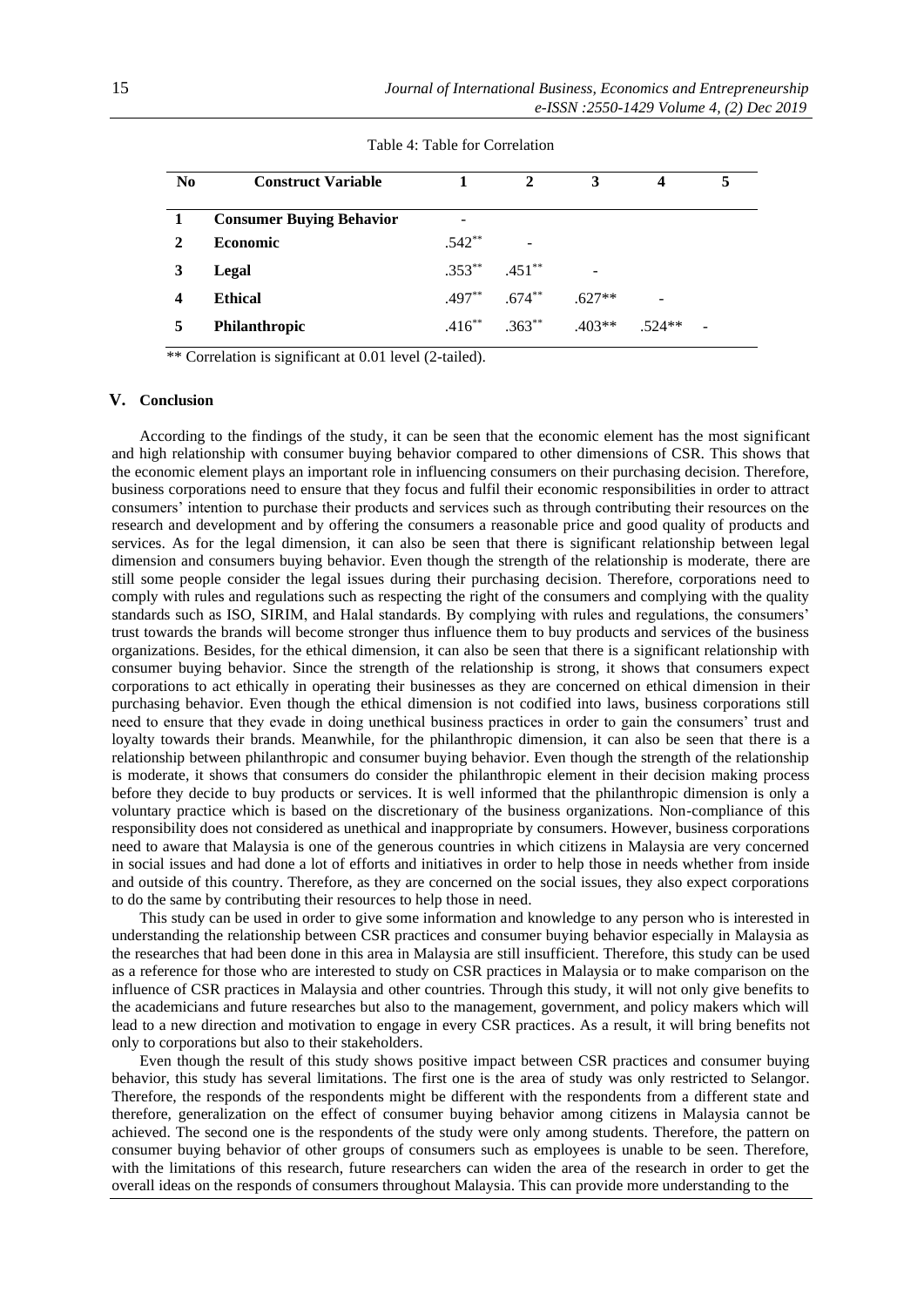future researchers on the role of geography in influencing the consumers' responds. Besides, the future researchers can also focus on other stakeholders such as shareholders, employees, and government agencies to complement this research which only used university students as the respondents. Through different responds from different stakeholders, the future researchers can generalize the findings based on different perspectives of the stakeholders.

**Acknowledgement:** This paper has been presented at the Asian Business and Economics International Conference at Kangwon National University, Chuncheon, South Korea in April 2019.

#### **References**

- [Aras,](http://www.emeraldinsight.com/author/Aras%2C+G%C3%BCler) G., [Crowther,](http://www.emeraldinsight.com/author/Crowther%2C+David) D. (2008). Governance and sustainability: An investigation into the relationship between corporate governance and corporate sustainability, *Management Decision*, 46, 3, 433 – 448.
- Aupperle, K. E., Carroll, A. B. and Hatfield, J. D. (1985). An Empirical Examination of the Relationship between Corporate Social Responsibility and Profitability, *Academy of Management Journal*, 28, 2, 446- 463.
- Barnard, C. I. (1938). *The functions of the executive*. Cambridge, MA: Harvard University Press.
- Barnett, M.L. (2007). Stakeholder influence capacity and the variability of financial returns to corporate social responsibility. *Academy of Management Review*, 32, 794 – 816.
- Bebbington, J., Larrinaga-González, C., Moneva, J.M. (2008) Corporate social responsibility and reputation risk management. *Accounting Auditing and Accountability Journal* 21, 3, 337-362.
- Berman, S. L., Wicks, A. C., Kotha, S., and Jones, T. M. (1999). Does stakeholder orientation matter? The relationship between stakeholder management models and firm performance. *Academy of Management Journal*, 42, 5, 488–506.
- Bhattacharya, C.B. and Sen, S. (2004). Doing better at doing good: when. why, and how consumers respond to corporate social initiatives. *California Management Review*, 47, 9–24.
- Bowen, H. (1953). *Social responsibilities of the businessman.* New York: Harper
- Bowen, H. (1953). *Social responsibilities of the businessman.* New York: Harper
- Cancellation of Notified Cosmetic Products. (2015, July 3). Retrieved fromhttp://npra.moh.gov.my/index.php/recent-updates/cancellation-of-traditional cosmeticproduct/cancellation-of-notification-of-cosmetic-products
- Carroll, A. B. (1979). A three dimensional conceptual model of corporate performance. *Academy of Management Review*, 4,4: 497-505.
- Carroll, A. B. (1979). A three dimensional conceptual model of corporate performance. *Academy of Management Review*, 4,4: 497-505.
- Carroll, A. B. (1991). The pyramid of corporate social responsibility Toward the moral management of organizational stakeholders, *Business Horizons*, 34, 4, 39-48.
- Carroll, A. B. (1991). The pyramid of corporate social responsibility Toward the moral management of organizational stakeholders, *Business Horizons*, 34, 4, 39-48.
- Carroll, A. B. (1999). Corporate social responsibility: Evolution of a definitional construct, *Business and Society*, 38, 3, 268-295.
- Carroll, A. B. (2016). Carroll's pyramid of CSR: taking another look. *Int J Corporate Soc Responsibility* 1**,** 3
- Carroll, A. B., & Buchholtz, A. K. (2008). *Business and Society: Ethics and Stakeholder Management*. Ohio: South-Western Cengage Learning.
- Carroll, A. B., & Buchholtz, A. K. (2008). *Business and Society: Ethics and stakeholder management*. Ohio: South-Western Cengage Learning.
- Carroll, A. B., & Buchholtz, A. K. (2015). *Business and society: ethics, sustainability and stakeholder management* (9th ed.). Stamford: Cengage Learning.
- Carroll, A., & Shabana, K. (2010). The business case for corporate social responsibility: A review of concepts, research and practice*. International Journal of Management Reviews*, 12(1), 85-105.
- Cohen, J. (1988), *Statistical Power Analysis for the Behavioral Sciences, 2nd Edition.* Hillsdale, N.J.: Lawrence Erlbaum.
- Crane, A. & Matten, D. (2004). Business Ethics. Oxford: Oxford University Press.
- Creyer, E.H. & Ross Jr., W.T.(1997). "The influence of firm behavior on purchase intention: do consumers really care about business ethics?" *Journal of Consumer Marketing,* 14,421-432.
- D. Zainal, S. Zainuddin. (2013). Corporate social responsibility reporting in Malaysia: a research note*. Journal of Accounting Perspectives*. 6, 21-36.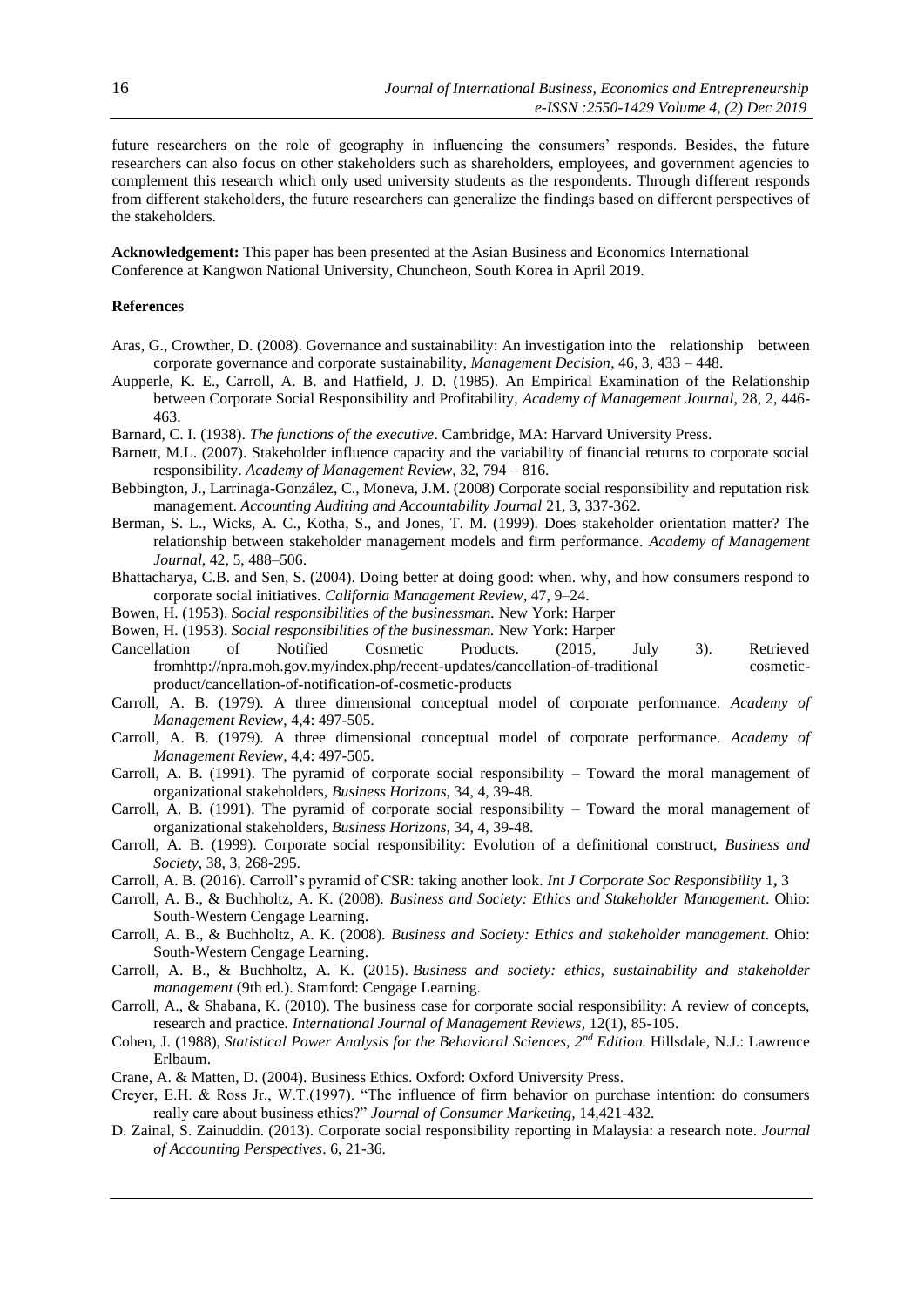- Davis, K. (1960). Can business afford to ignore social responsibilities? *California Management Review*, 2, 70- 76.
- Donaldson, T., and Preston, L. (1995), The stakeholder theory of the corporation: Concepts, evidence and Implications. *Academy of Management Review*, 20, 1, 65-91.
- Dusuki,A.W. & Mohd Yusof,T.F.M.T. (2008). The pyramid of corporate social responsibility model: empirical evidence from Malaysian stakeholders perspectives. *Malaysian Accounting Review*, 7 (2), 29-54.
- Ehie, C., I (2016) Examining the corporate social responsibility orientation in developing countries: an empirical investigation of the Carroll's CSR pyramid. *Int. J. Business Governance and Ethics*, 11(1),
- Epstein, E. M. (1989). Business ethics, corporate good citizenship and the corporate Social policy process: A view from the United States, *Journal of Business Ethics*, 8, 583-593.
- Fadun, S. O. (2014). Corporate social responsibility (CSR) practices and stakeholders expectations: The Nigerian perspective. *Research in Business and Management*, 1(2), 13-31
- Fitch, H. G. (1976). Achieving corporate social responsibility. *Academy of Management Review*, 1, 38-46.
- Freeman, R. E. (1984). *Strategic management: A stakeholder approach*. Boston: Pitman.
- Freeman, R. E. (2004). A stakeholder theory of modern corporation. Ethical Theory and Business, 7<sup>th</sup> Ed.
- Friedman, A., & Miles, S. (2006). *Stakeholders: theory and practice*. Oxford: Oxford University Press.
- Friedman, M. (1970. September 13). The social responsibility of business is to increase its profits. *New York Times Magazine*, 32-33, 122-124.
- Gosselt, F, J., Rompay, T. & Haske, L. (2019). Won't get fooled again: the effects of internal and external csr eco-labeling. *Journal of Business Ethics*, 155( 2), 413.
- Gray, R. (2002). The social accounting project and accounting organizations and society: Privileging engagement, imagination, new accountings and pragmatism over critique? *Accounting, Organizations and Society*, 27, 7, 687–708.
- Gray, R.H., Bebbington, K.J., Walters, D. and Thomson, I. (1995). The greening of enterprise: An exploration of the (non) tale of environmental accounting and environmental accountants in organisational change. *Critical Perspectives on Accounting*, 6, 3, 211-239.
- Gray, R.H., Owen, D.L. and Adams, C.A. (1996). *Accounting and accountability: Changes and challenges in corporate social and environmental reporting*. Prentice Hall. Europe.
- Harrison, J. S., & Wicks, A. C. (2013) Stakeholder Theory, Value, and Firm. *Ethics Quarterly*, 23, 97-124.
- IKEA recalls Lock, Hyby and Rinna ceiling lamps for risk of glass shade falling IKEA. (2016, February 9). Retrieved February 18, 2017, from http://www.ikea.com/my/en/about\_ikea/newsitem/20160209\_LOCKHYBYRINNA
- Jones, T. (1995). Instrumental stakeholder theory: A synthesis of ethics and economics. *Academy of Management Review*, 20, 404-437.
- Kashif, M., Khanam, Z., Farukh, M., (2015). The effect of corporate social responsibility on consumer buying behavior a case of Pakistan. *Scholars Journal of Economics, Business and Management,* 2(1B), 66-71.
- Lu, J.Y. & Castka, P. (2009). Corporate social responsibility in Malaysia. *Corporate Social Responsibility and Environmental Management*, 16, 146-154.
- Marylyn Carrigan, Ahmad Attalla, (2001). The myth of the ethical consumer Do ethics matter in purchase behaviour?. *Journal of Consumer Marketing*, 18 (7), 560 – 578.
- Matten, D. & Moon, J. J. (2004). Corporate social responsibility. *Business Ethics*, 54, 4, 323-337.
- Min, C. M., Yeow, J. A., & Cheak, A. (2012, January). *A study of the effect of corporate social responsibility (CSR) towards consumer buying behaviour*. Paper presented at International Conference of Management, Economics and Finance. Retrieved from https://www.researchgate.net/publication/249649009\_A\_Study\_Of\_The\_Effect\_of\_Corporate\_Social\_Re sponsibility\_CSR\_towards\_Consumer\_Buying\_Behaviour
- Mohr, L., Webb, D. & Harris, K. (2001). Do consumers expect companies to be socially responsible? The impact of corporate social responsibility on buying behaviour. *The Journal of Consumer Affairs*, 35(1), 45-72.
- Nik Ahmad, N. Z., & Abdul Rahim, N. L. A. (2003, January). *Awareness of the concepts of corporate social responsibility among Malaysian managers in selected public listed companies.* Paper presented at the 7th International Conference on Global Business and Economic development*,* Plaza Athanee Hotel, Bangkok.
- Onlaor, W., & Rotchanakitumnuai, S. (2010). Enhancing customer loyalty towards corporate social responsibility of Thai mobile service providers. *World Academy of Science, Engineering and Technology*, 1574-1578.
- Phillips, R.R., Freeman, R.E. and Wicks, A.C. (2003). What stakeholder theory is not*. Business Ethics Quarterly*, 13, 479–502.